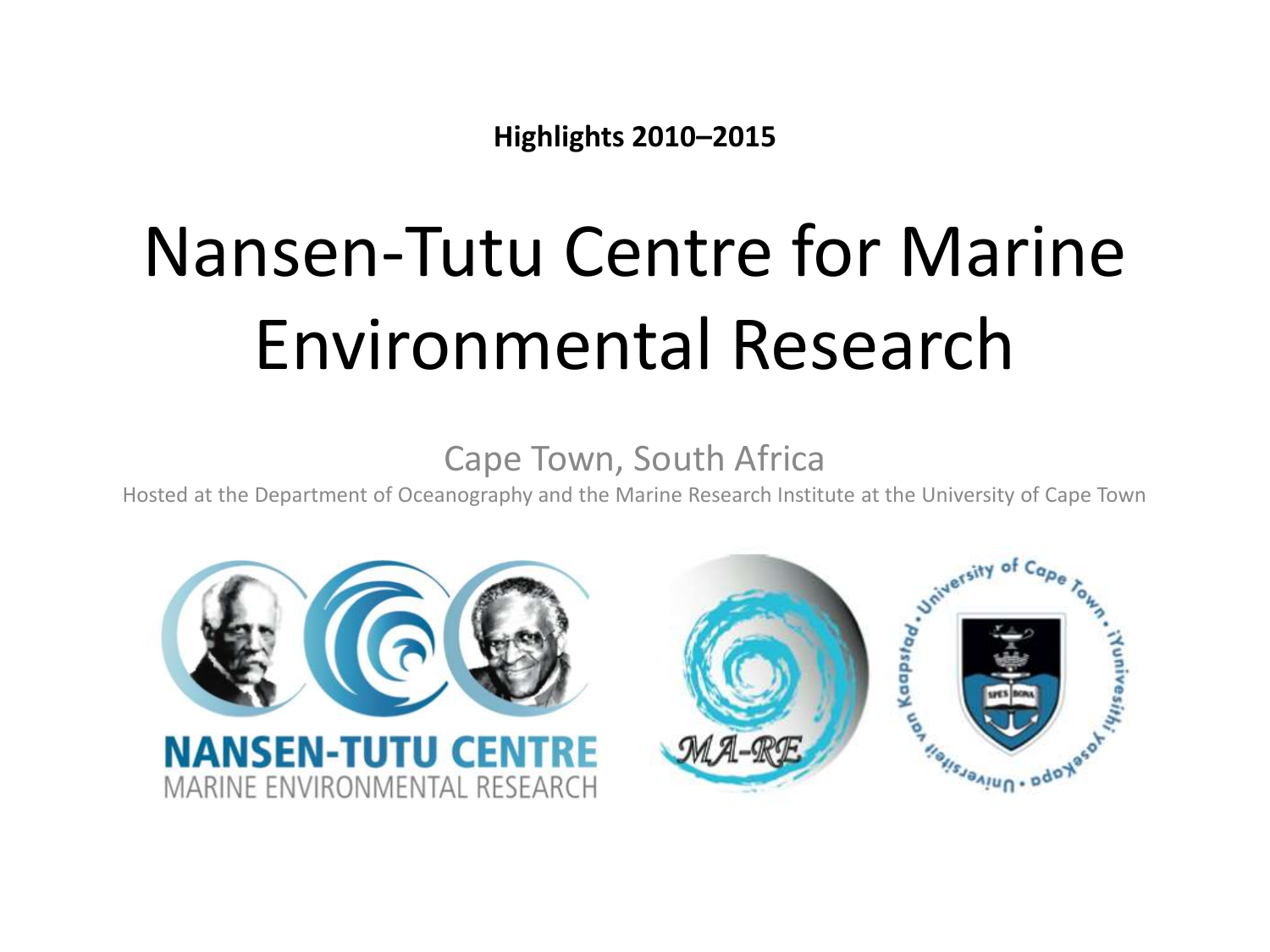### Patrons

The Nansen-Tutu Centre is named in honour of the Nobel Peace Laureates Desmond Tutu and Fridtjof Nansen

1888 – Received doctorate in Zoology from the University of Bergen

1888 – First to cross Greenland on skis

1893 to 1896 – sailed and skied across the Arctic Ocean

1897 – Professor in Oceanography at the University of Oslo

1919 – First High Commissioner for refugees

1922 – Awarded Nobel Peace Prize for humanitarian work



1861-1930 Born 1931



1954 – Received degree in Teaching from the Pretoria Bantu Normal College

1960 – Ordained as a priest in the Anglican Church

1966 – Received MSc in Theology from King's College London.

1976 – Bishop of Lesotho

1978 – Secretary-General of the South African Council of Chruches

1984 – Awarded the Nobel Prize for Peace.

1986 – Archbishop of Cape Town

1994 – Chair of the Truth and Reconciliation Commission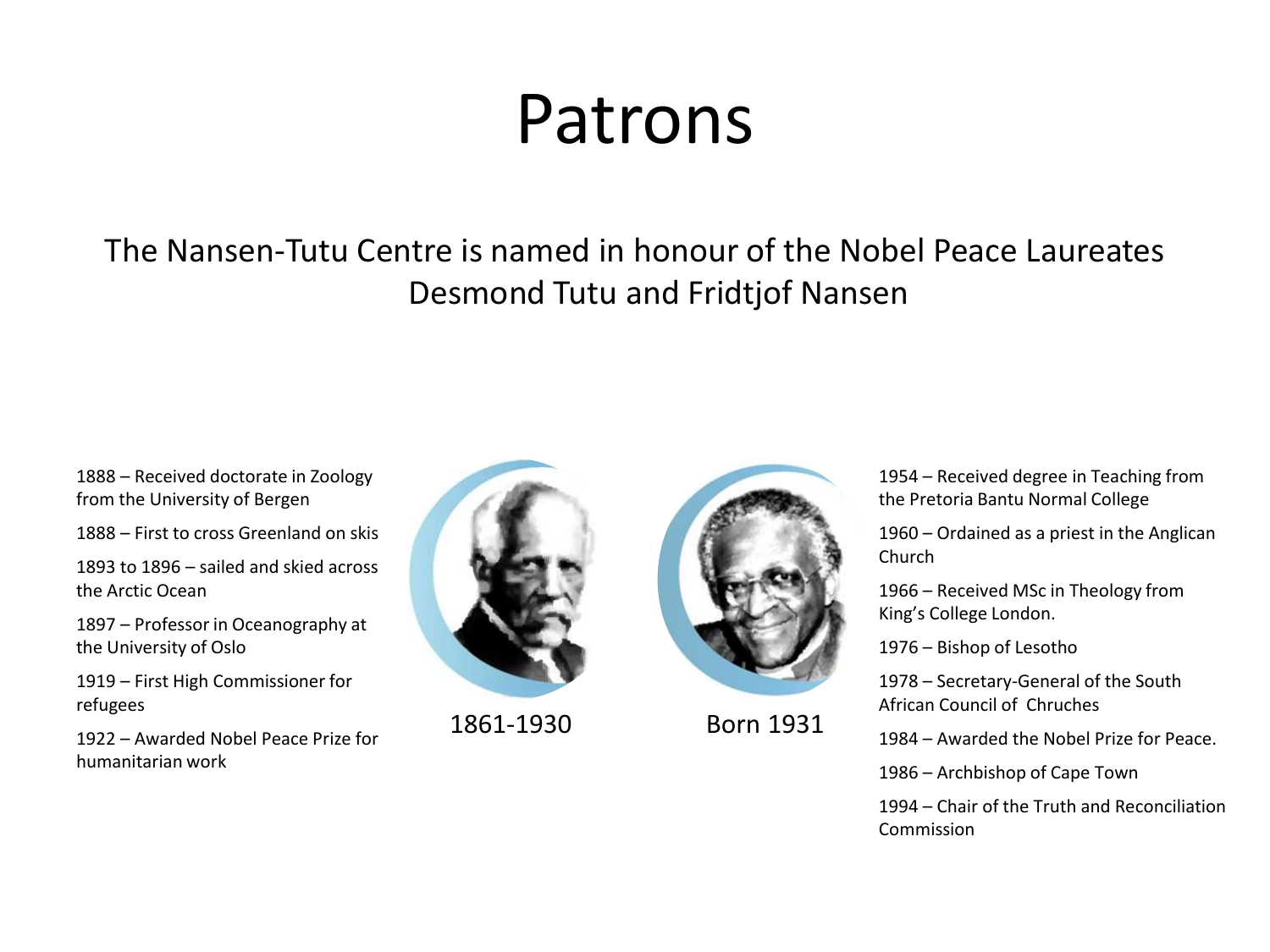# Vision

The vision of the Nansen-Tutu Centre for Marine Environmental Research is to serve Africa through **advancing knowledge of the marine environment** and climate system in the spirit of Nobel Peace Laureates Desmond Tutu and Fridtjof Nansen.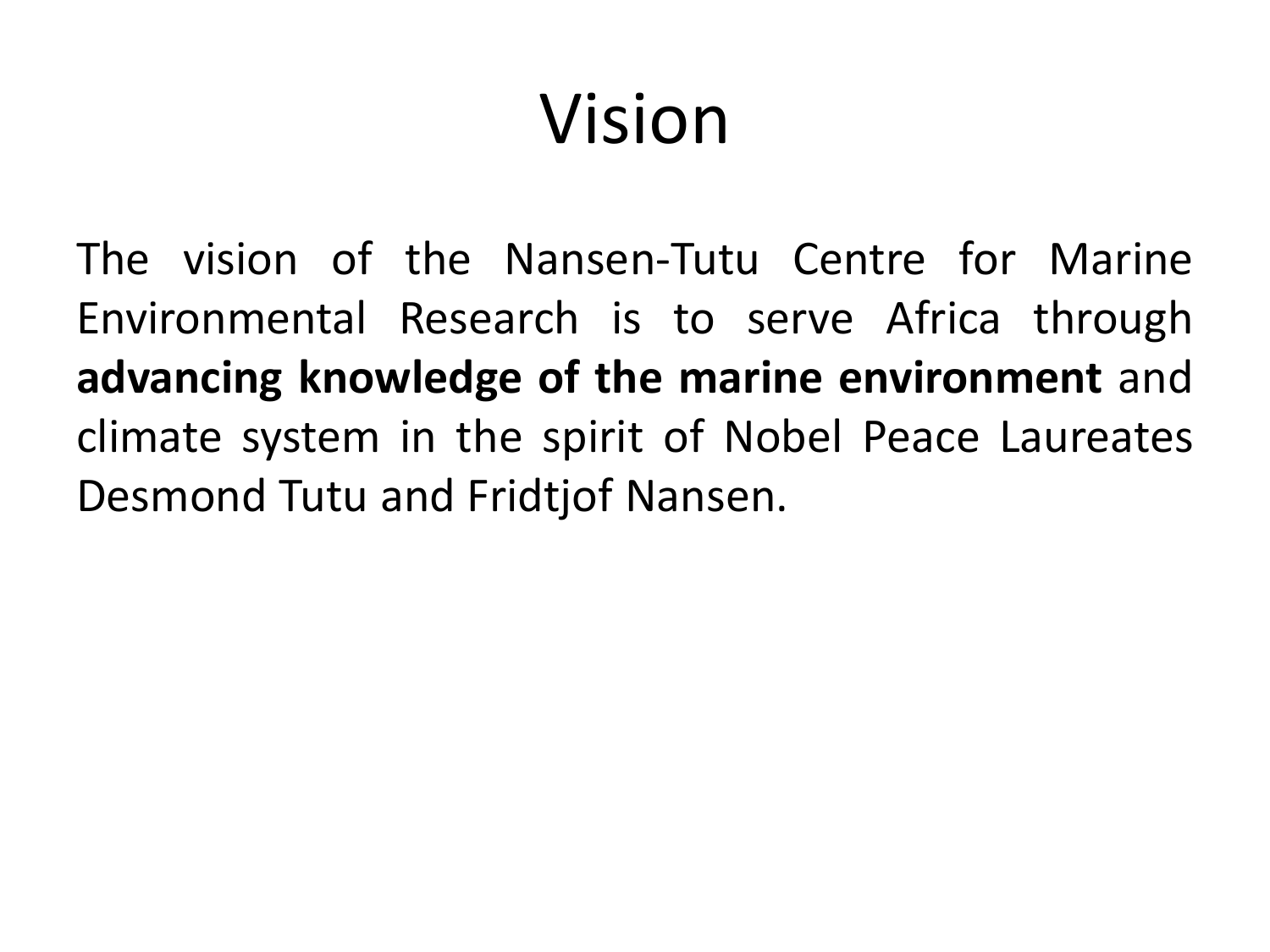### Inauguration: 20 May 2010



From the foundation ceremony of the Nansen-Tutu Centre for Marine Environmental Research in Cape Town in May 2010. First row from the left: Prof Berit Rokne, Achbishop Desmond Mpilo Tutu and Prof George Philander. Second row from the left: Ambassador Tor Chr. Hildan, Prof Johnny A. Johannessen, Prof Frank Shillington, Dr Neville Sweijd, Mr Hans Erstad, Prof John Field and Dr Lasse Pettersson.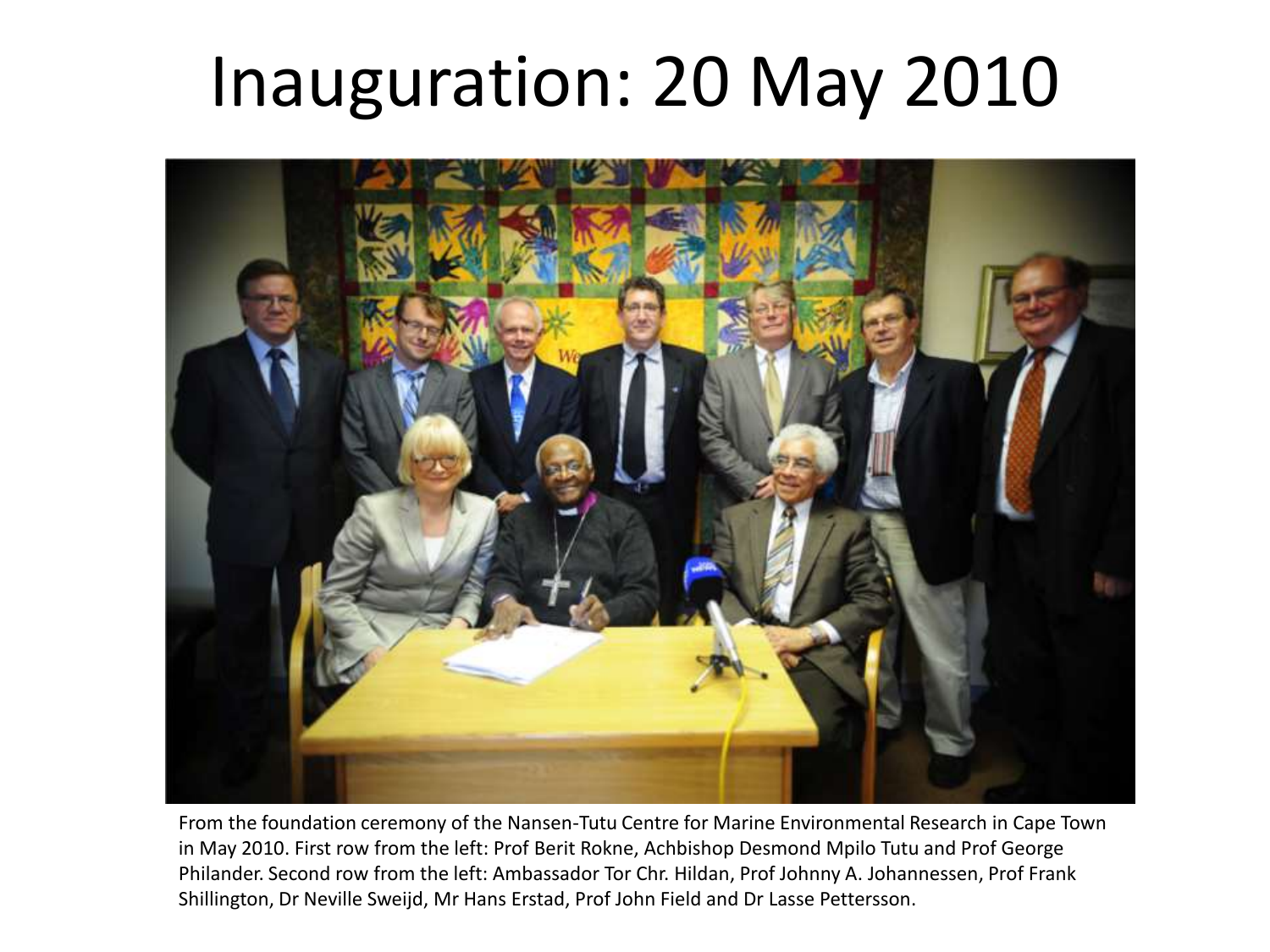# "Partners"(people work with)







Nansen Environmental and Remote Sensing Center, Norway

Nansen Scientific Society



Institute for Marine Research, Norway



University of Bergen, Norway



International Centre for Education,<br>Marine and Atmospheric Sciences over Africa

Council for Scientific and Industrial Research Cape<br>Peninsula **University** of Technology

our future through science









environmental affairs

Department: Environmental Affairs REPUBLIC OF SOUTH AFRICA



Princeton University, USA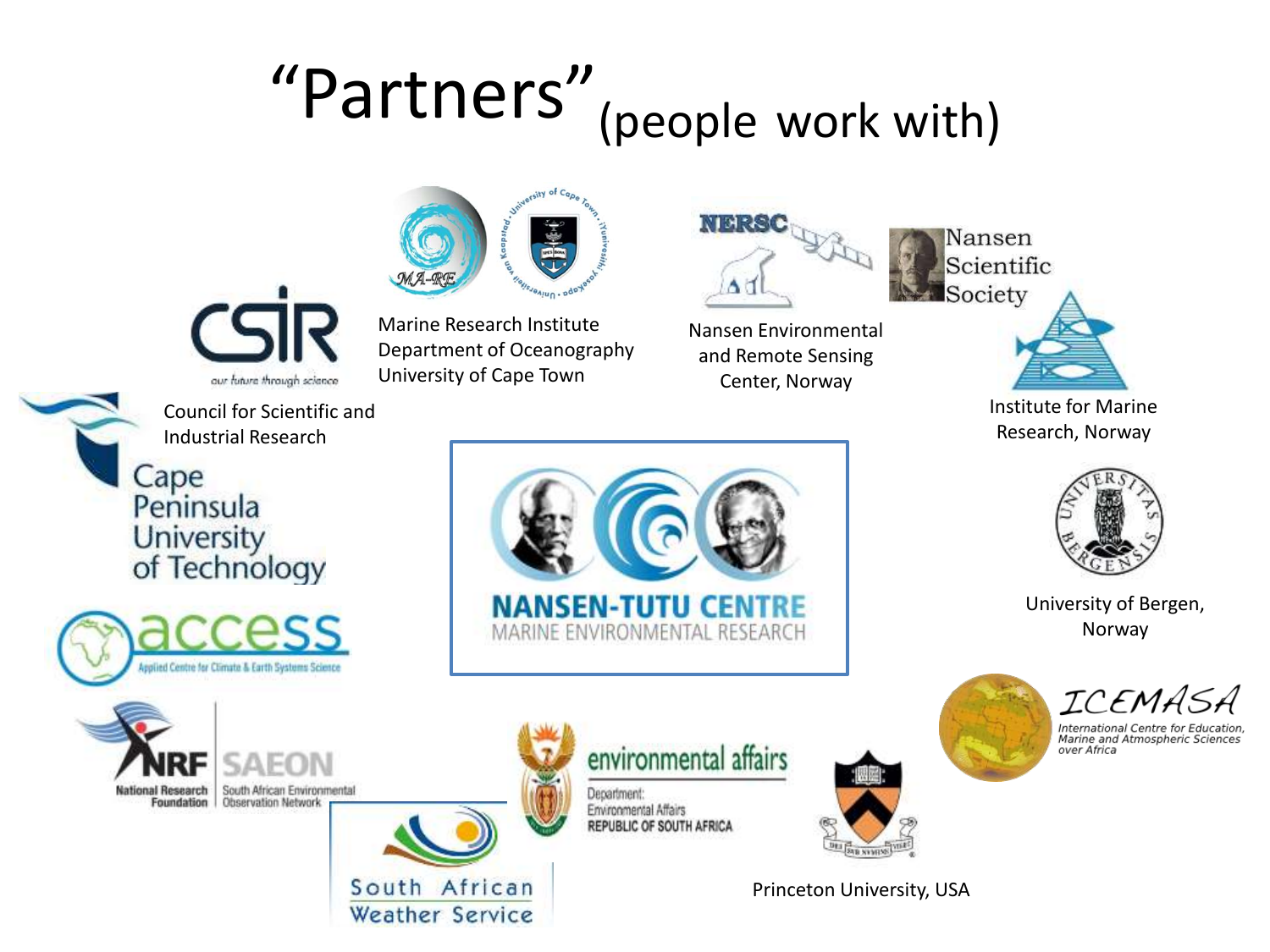# The Board

#### As of 2015

- Prof F. Shillington, Ma-Re Institute (Co-Chair)
- Prof J.A Johannessen, NERSC (Co-Chair)
- Dr N. Sweijd, ACCESS
- Dr Stewart Bernard, CSIR
- Prof N.G. Kvamstø, Geophysical Institute, University of Bergen
- Prof G. Philander, Princeton University.
- Prof O.M. Johannessen, Nansen Scientific Society
- Prof Å. Bjordal, IMR, Bergen, Norway
- Dr A. Naidoo, Oceans and Coasts, Dept. Environmental Affairs
- J. Stander, SA Weather Service
- Prof W. Bond, South African Environmental Observation Network (SAEON)
- Dr Francis Marsac (ICEMASA)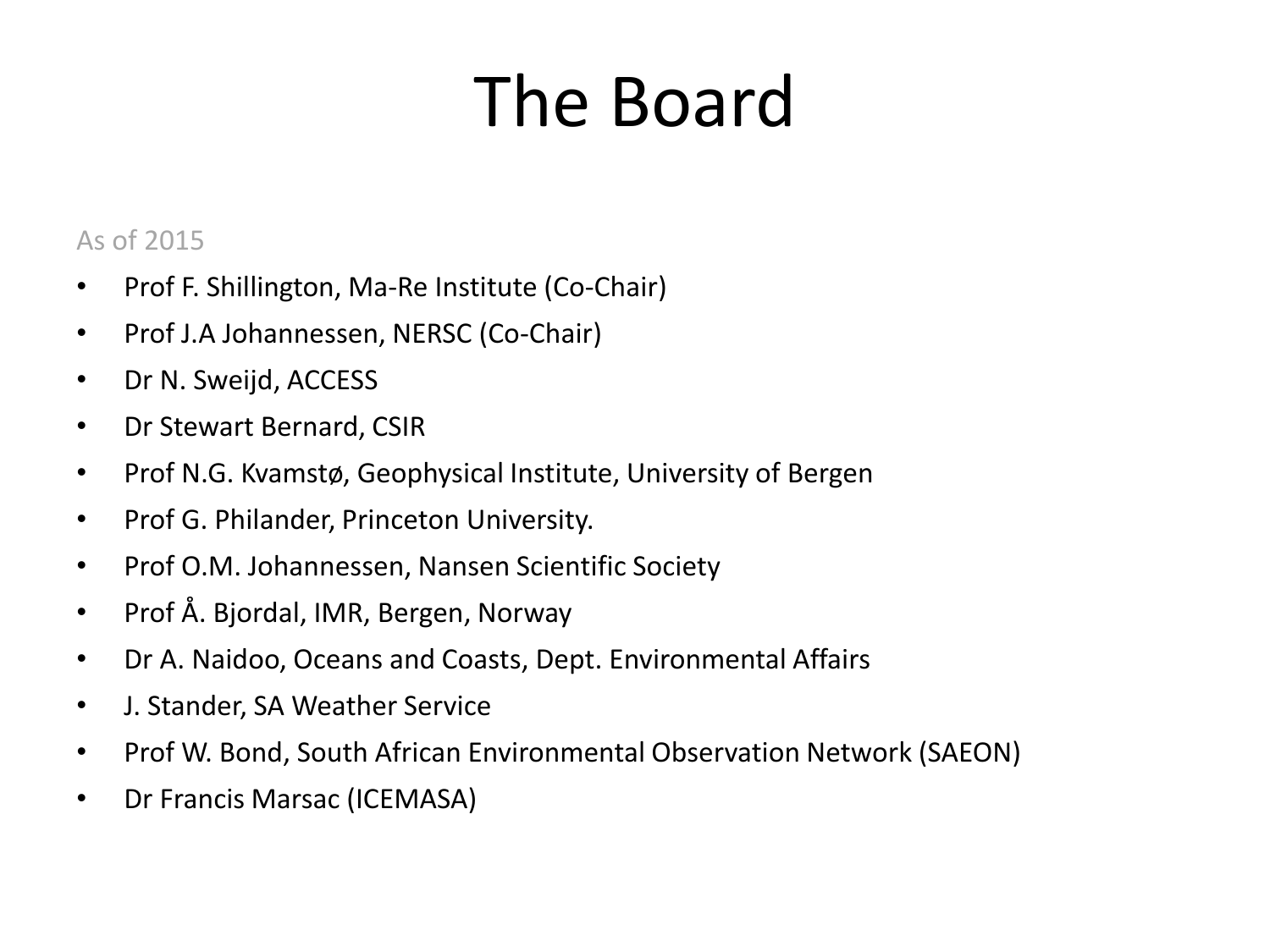## Research Groups

The Centre's research activities are grouped into 4 overarching themes:

**1. Ocean modelling and prediction.**

Group coordinator: Bjorn Backeberg (CSIR/NTC/NERSC), Co-investigators: Marcello Vichi (NTC/UCT), Issufo Halo (CPUT), Charine Collins (SAEON), Johnny A. Johannessen (NERSC), Francois Counillon (NERSC) and Annette Samuelsen (NERSC).

- **2. Ocean-atmosphere, climate and regional impact.** Group coordinator: Mathieu Rouault (NTC/UCT) Co-investigators: Noel Keenlyside (UiB), Marek Ostrowski (IMR)
- **3. High resolution satellite remote sensing of the regional shelf seas.** Group coordinator: Marjolaine Krug (CSIR) Co-investigators: Christo Whittle (CSIR), Wayne Goschen (SAEON), Johnny A. Johannessen (NERSC), Morten Hansen (NERSC), Anton Korosov (NERSC)
- **4. Regional sea level variability and global change.** Group coordinator: Frank Shillington (NTC/UCT) Co-investigators: Ola Johannessen (NERSC)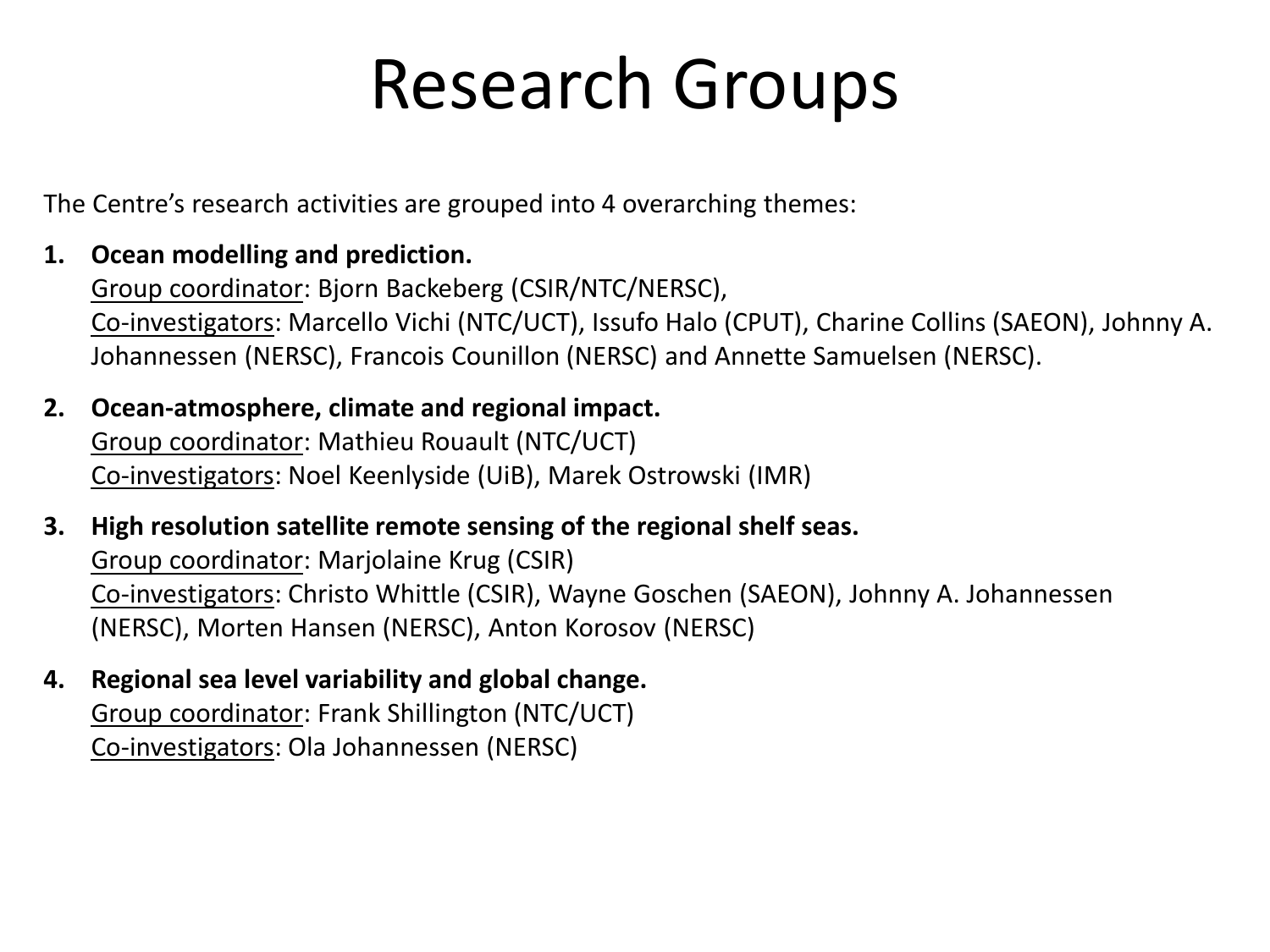### Research Highlights

#### **Publications since 2010**

| Journal publications:   | 50 |
|-------------------------|----|
| <b>Book chapters:</b>   | 4  |
| Conference proceedings: | 15 |
| Popular articles:       | 5  |
| Reports:                | 2  |
| Total:                  | 76 |





Including in **Nature Climate Change** on "Intensification of the subtropical Indian Ocean gyre and impacts on the Agulhas Current system"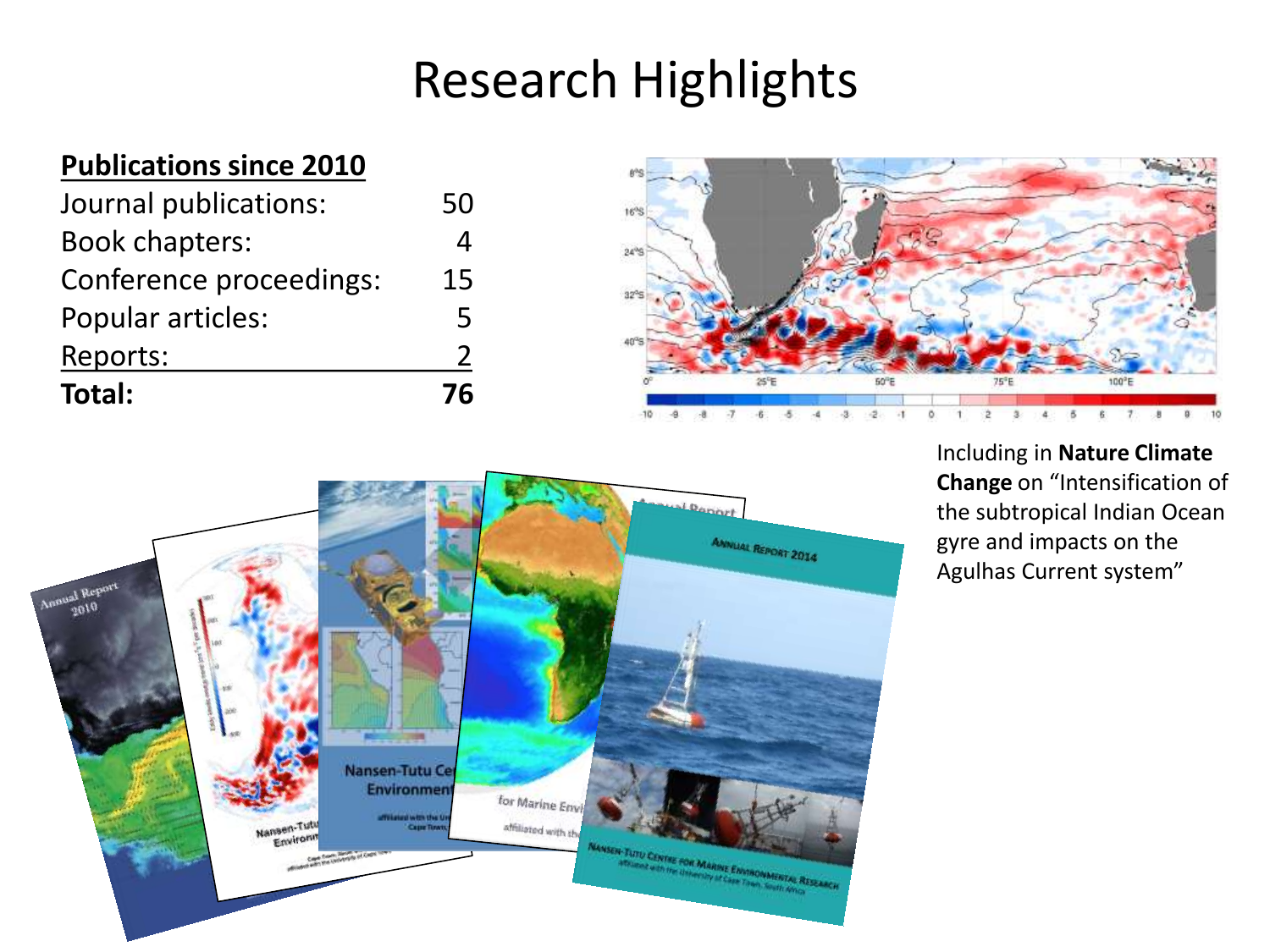### Funding 2015

#### **Seed funding from Norwegian partners**

- 1. NERSC: 300 000 NOK (±510 000 ZAR) per annum
- 2. NSS: 223 529 NOK (±380 000 ZAR) per annum

#### In 2015 used for:

- Prof Frank Shillington stipend
- Associate Prof Mathieu Rouault salary (50%)
- Dr Bjorn Backeberg salary (20%)
- Dr Issufo Halo: Post-doctoral research fellow (100%)
- Dr Charine Collins: Post-doctoral research fellow (20%)
- 3 PhD bursaries, 1 MSc bursaries
- Travel support for staff, associates and students
- Running costs
- Hosting of workshops
- **Leveraged ±3 300 000 ZAR in project funding to support research and student activities**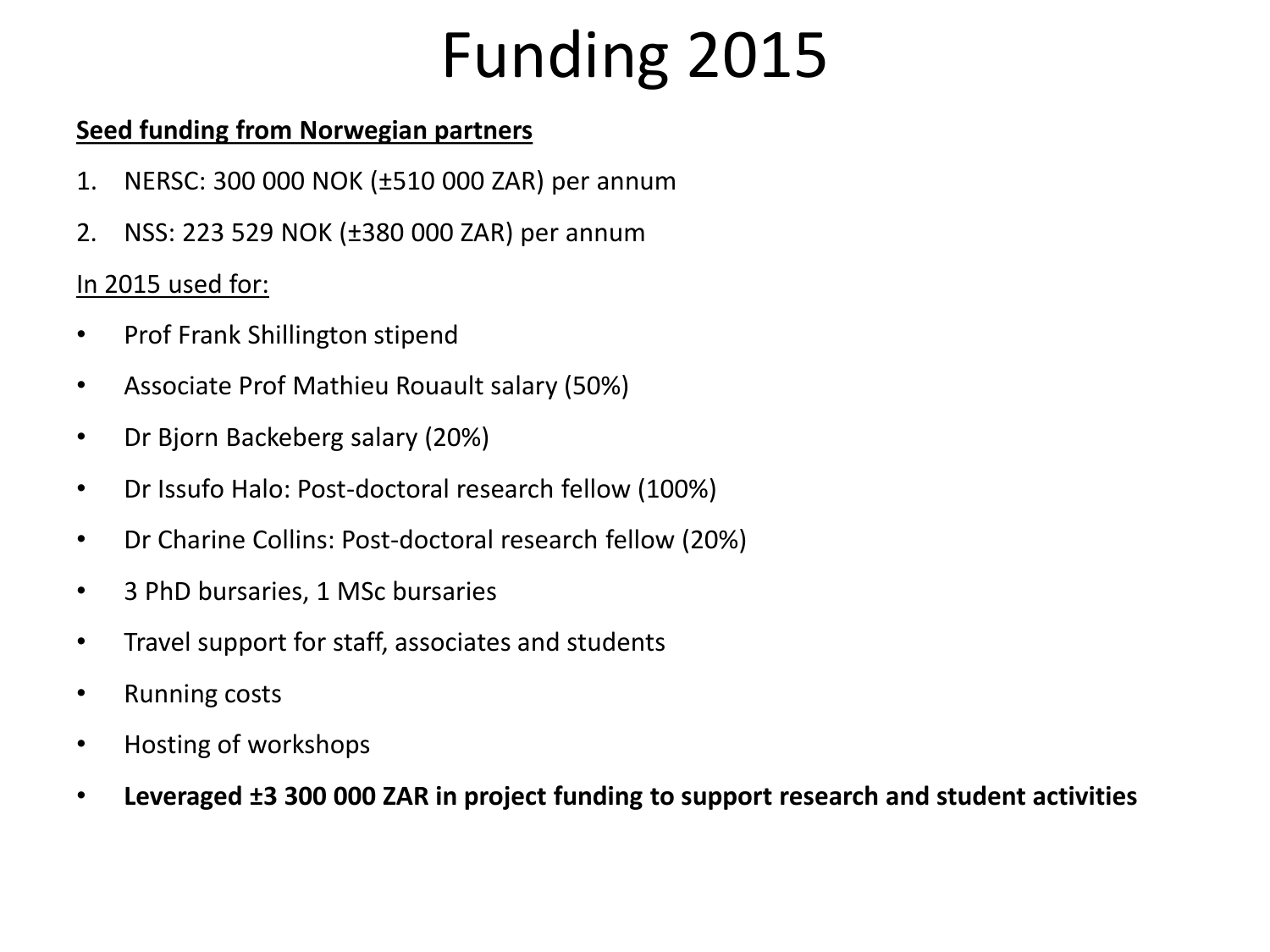# Funding 2014/2015

#### **Project funding**

- 1. The role of the Southern Ocean carbon cycle under climate change (SOCCLI): EU FP7 project.
- 2. Seasonal to decadal Changes Affecting Marine Productivity: an Interdisciplinary investigation (SCAMPI): SA-Norway bilateral project.
- 3. Role of the Ocean on Climate: SA Water Research Commission project.
- 4. Enhancing prediction of Tropical Atlantic cliamte and its impacts (PREFACE): EU FP7 project.
- 5. South Atlantic Meridional Overturning Circulation SA (SAMOC): SA NRF SANAP project.
- 6. Ocean data assimilation in support of marine research and operational oceanography in South Africa: SA NRF project.
- 7. Developing African capacity in operational ocean prediction and reanalysis: SA NRF project.
- 8. GlobCurrent: ESA project.
- 9. Anchor Environmental consulting project
- 10. ExxonMobil consulting project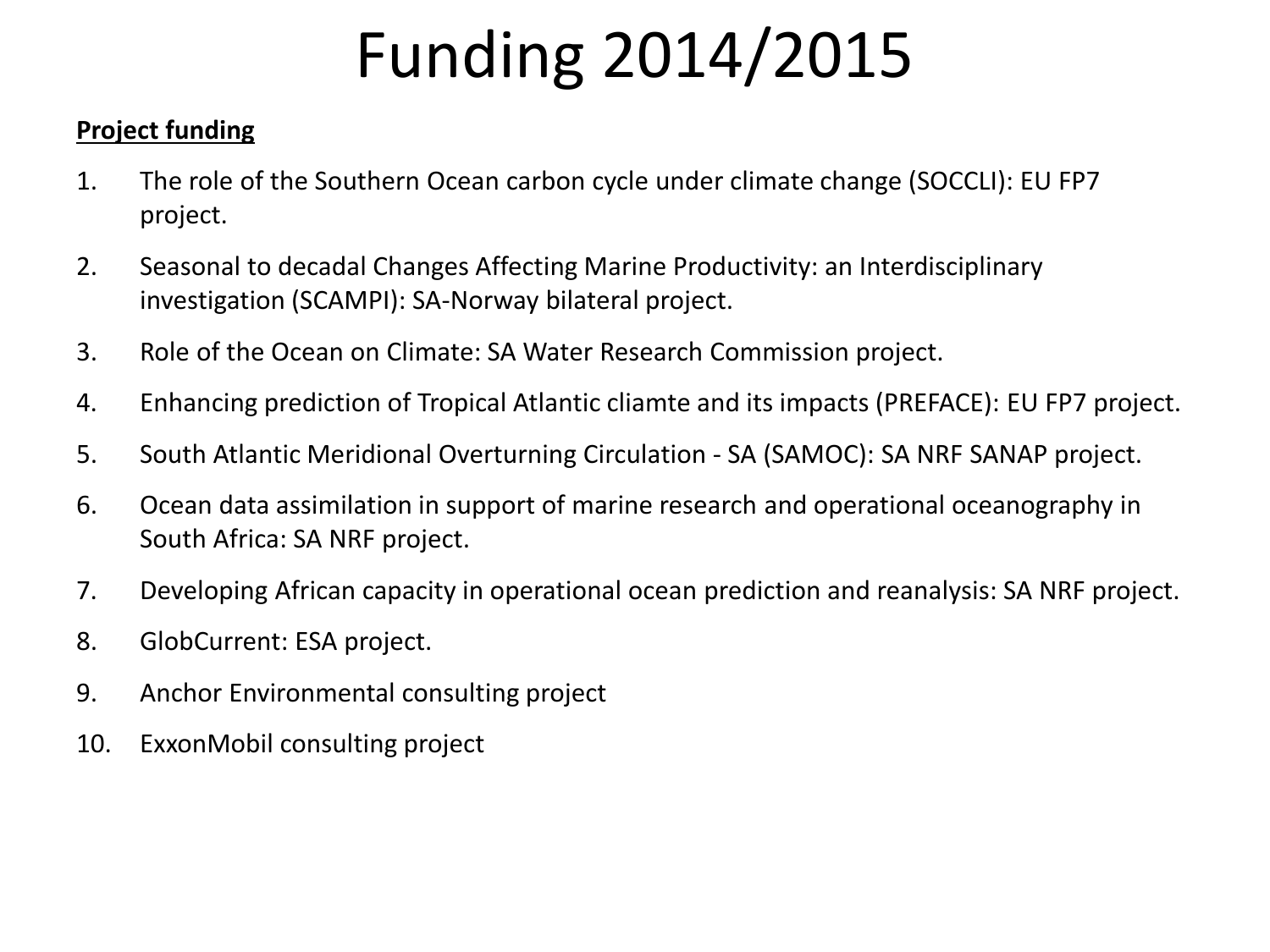# Funding 2014/2015

#### **Project funding**

- 1. The role of the Southern Ocean carbon cycle under climate change (SOCCLI): EU FP7 project.
- 2. Seasonal to decadal Changes Affecting Marine Productivity: an Interdisciplinary investigation (SCAMPI): SA-Norway bilateral project.
- 3. Role of the Ocean on Climate: SA Water Research Commission project.
- 4. Enhancing prediction of Tropical Atlantic cliamte and its impacts (PREFACE): EU FP7 project.
- 5. South Atlantic Meridional Overturning Circulation SA (SAMOC): SA NRF SANAP project.
- 6. Ocean data assimilation in support of marine research and operational oceanography in South Africa: SA NRF project.
- 7. Developing African capacity in operational ocean prediction and reanalysis: SA NRF project.
- 8. GlobCurrent: ESA project.
- 9. Anchor Environmental consulting project
- 10. ExxonMobil consulting project

**With Norwegian partners**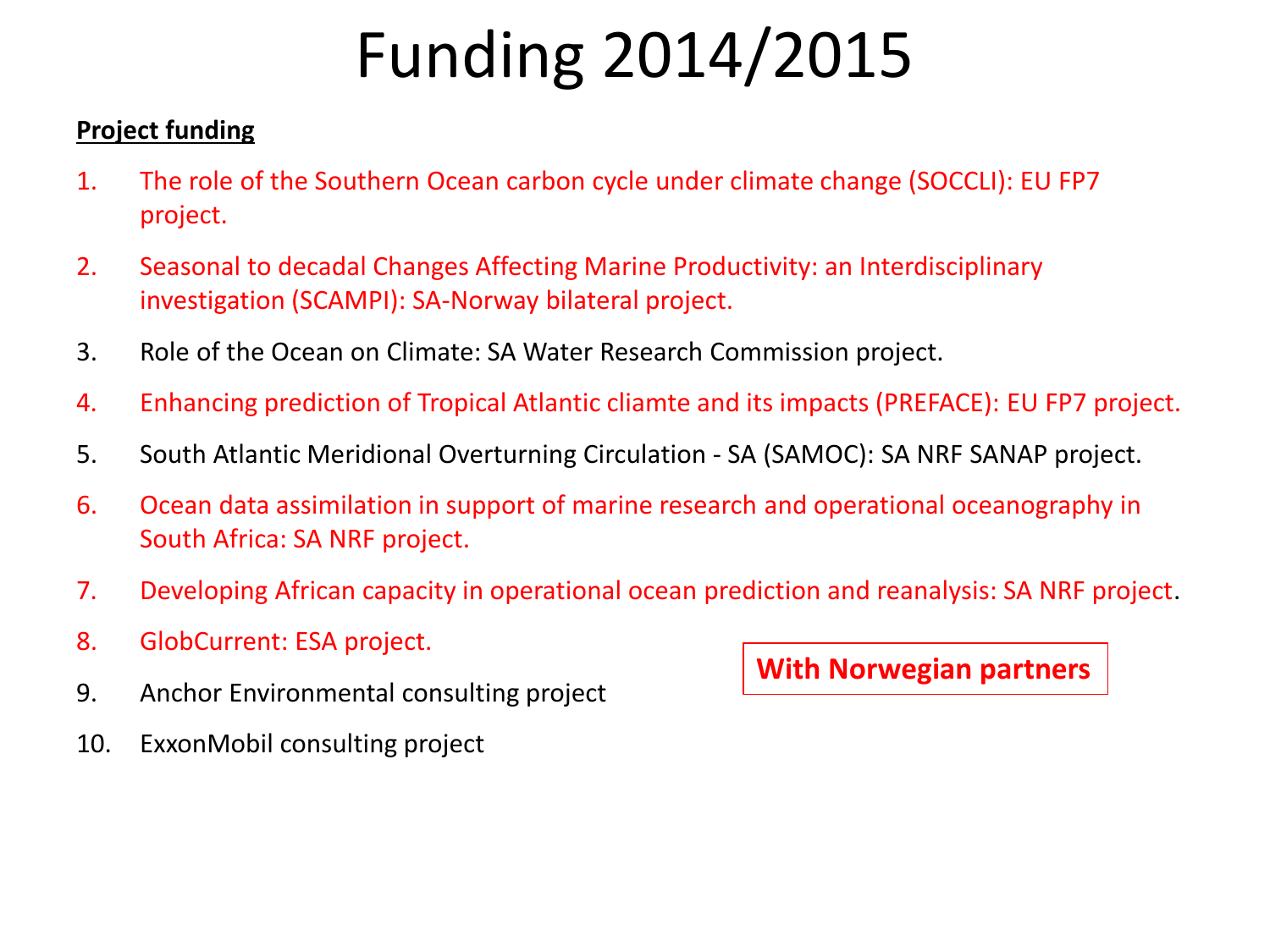### NTC Staff and Students in 2015

#### **Seed funding used for**

#### **Project funding used for**

**Full - and part-time staff**



Assoc Prof Marcello Vichi





Dr Björn Backeberg







Mr Emlyn Balarin

**Research associates**



Dr Marjolaine Krug (Assoc. Res.)



Mr Christo Whittle (Assoc. Res.) Prof. Frank Shillington (Assoc. Res.)



Prof Johnny Johannessen (Assoc. Res.)

Collins

Dr Annette Samuelsen (Assoc. Res.)

**Travel**

Dr Francois Counillon (Assoc. Res.)





Dr Morten Hansen (Assoc. Res.) (Assoc. Res.) Dr Anton Korosov



**Students**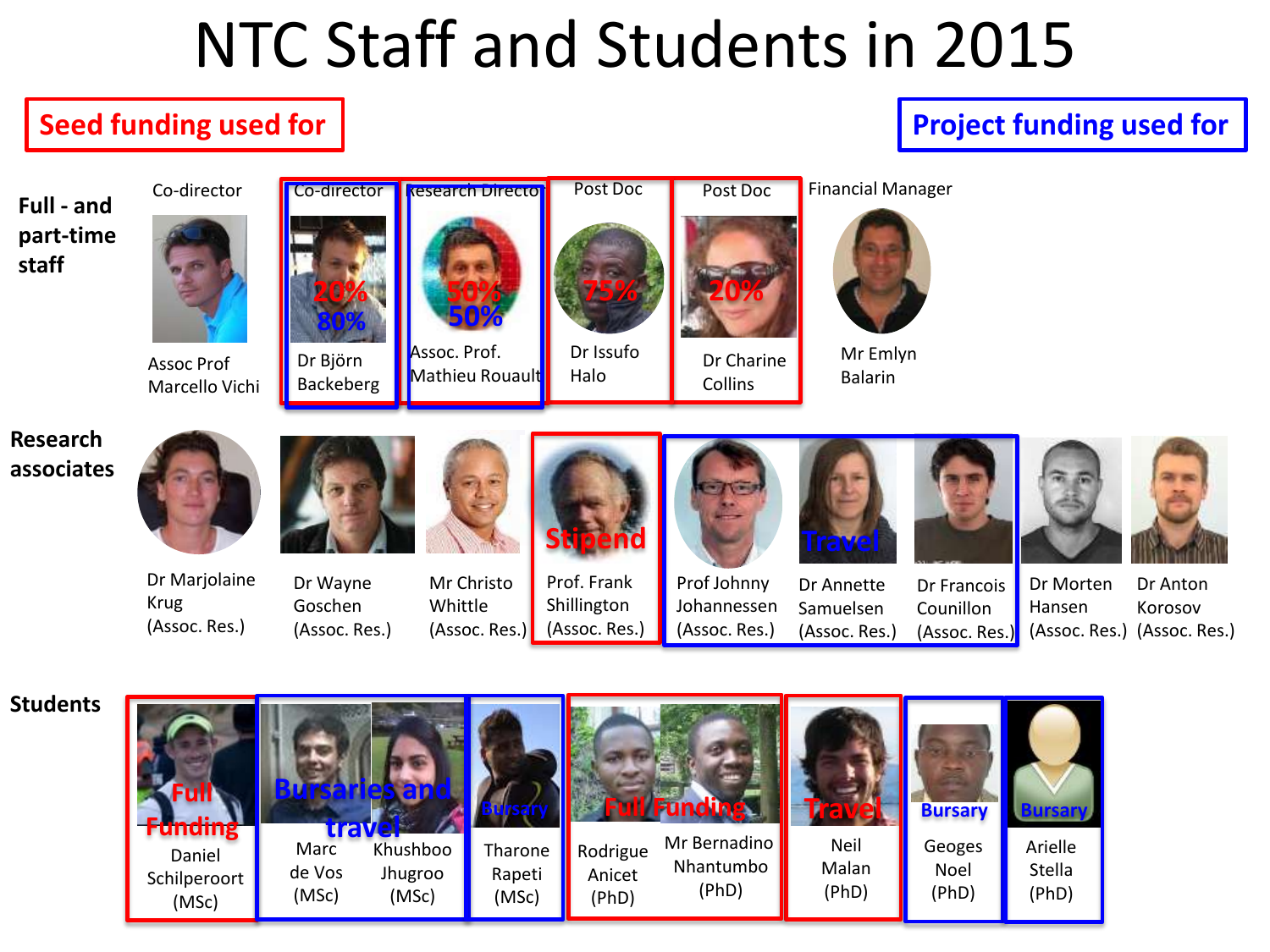### **Staff**

#### **Funded vs Seconded Staff**

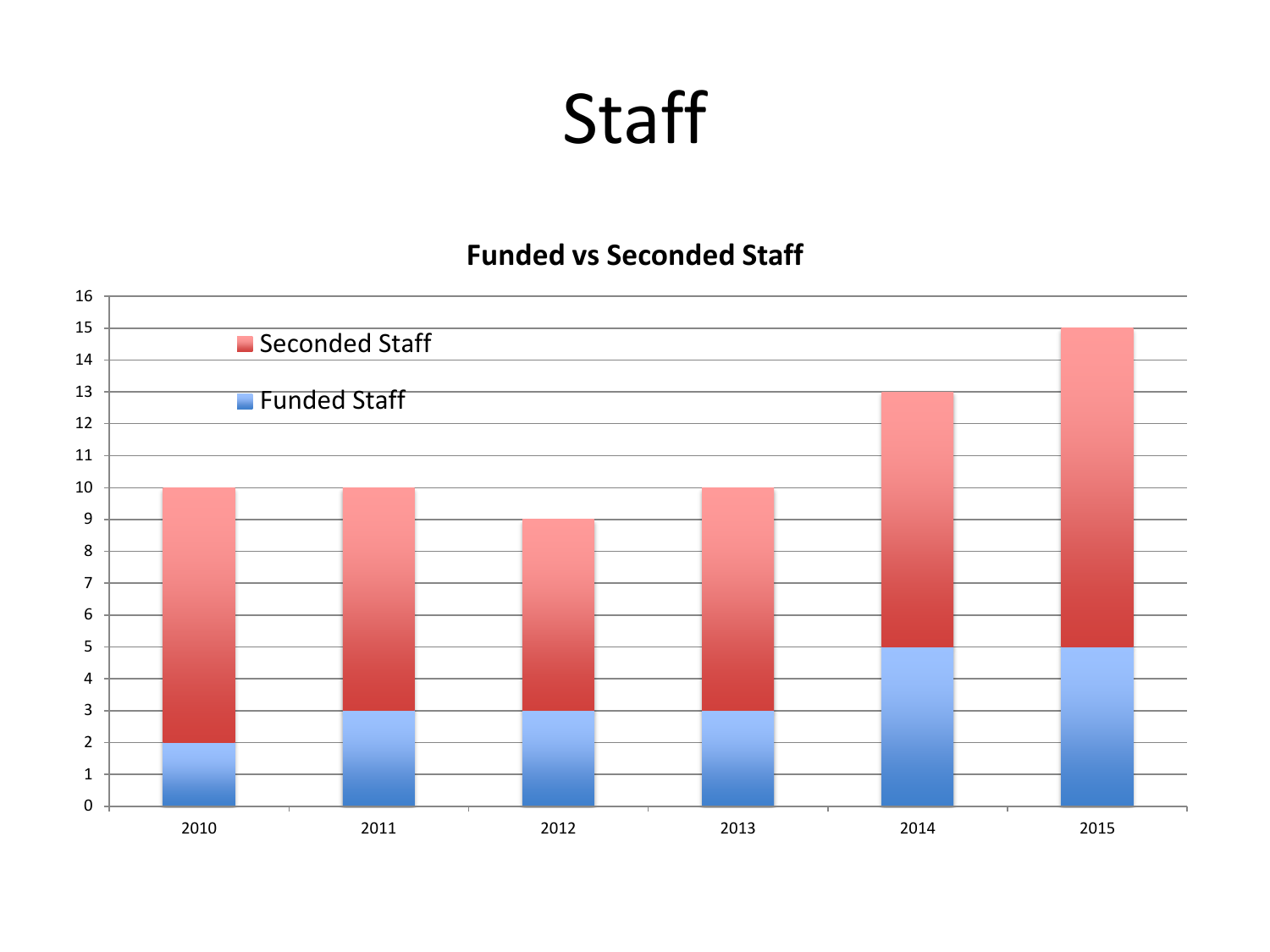# Students supported 2010-2015

PhDs: 13 MScs: 12

**PhD & MSc student support type**

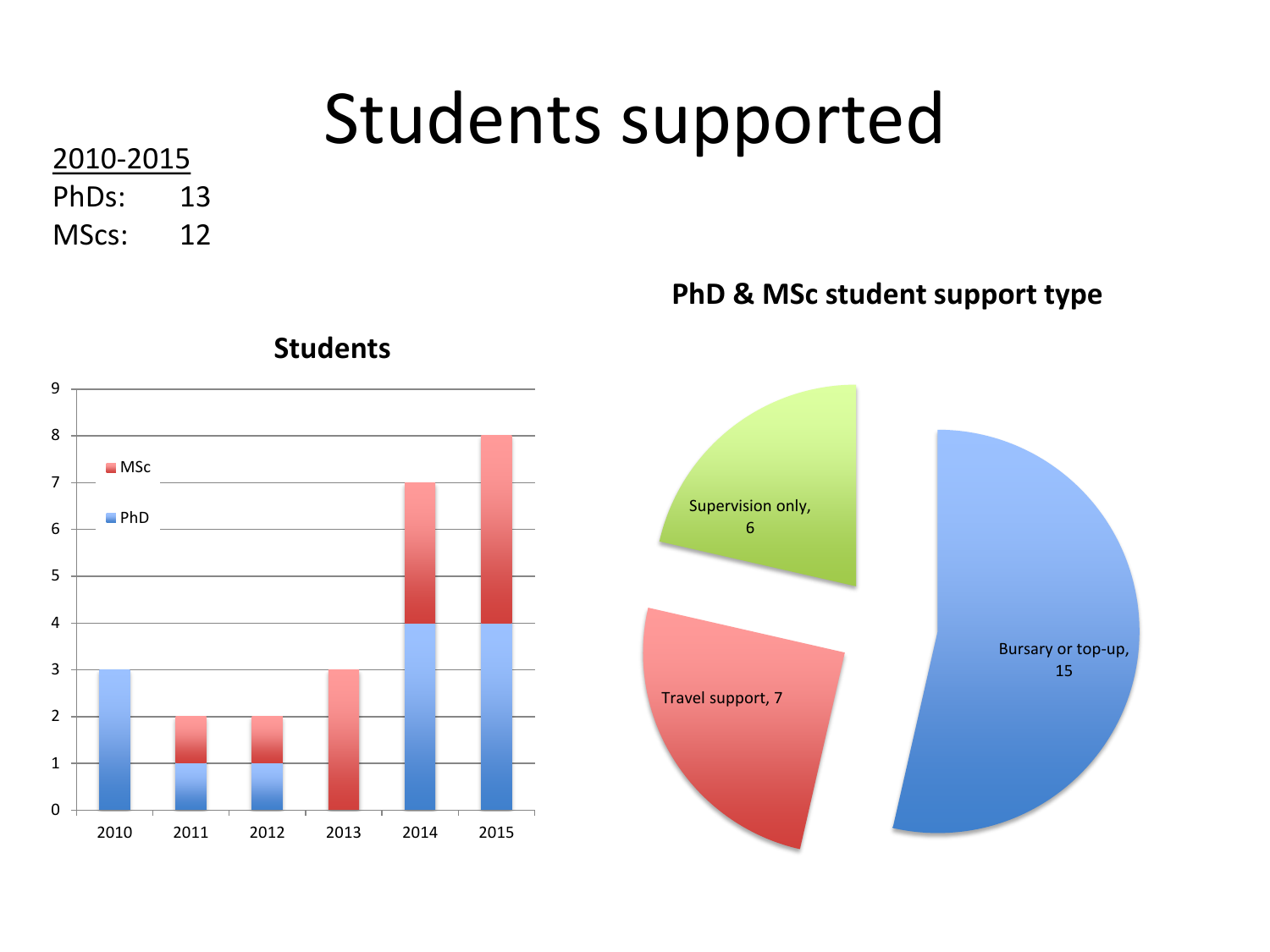### Students graduated / theses

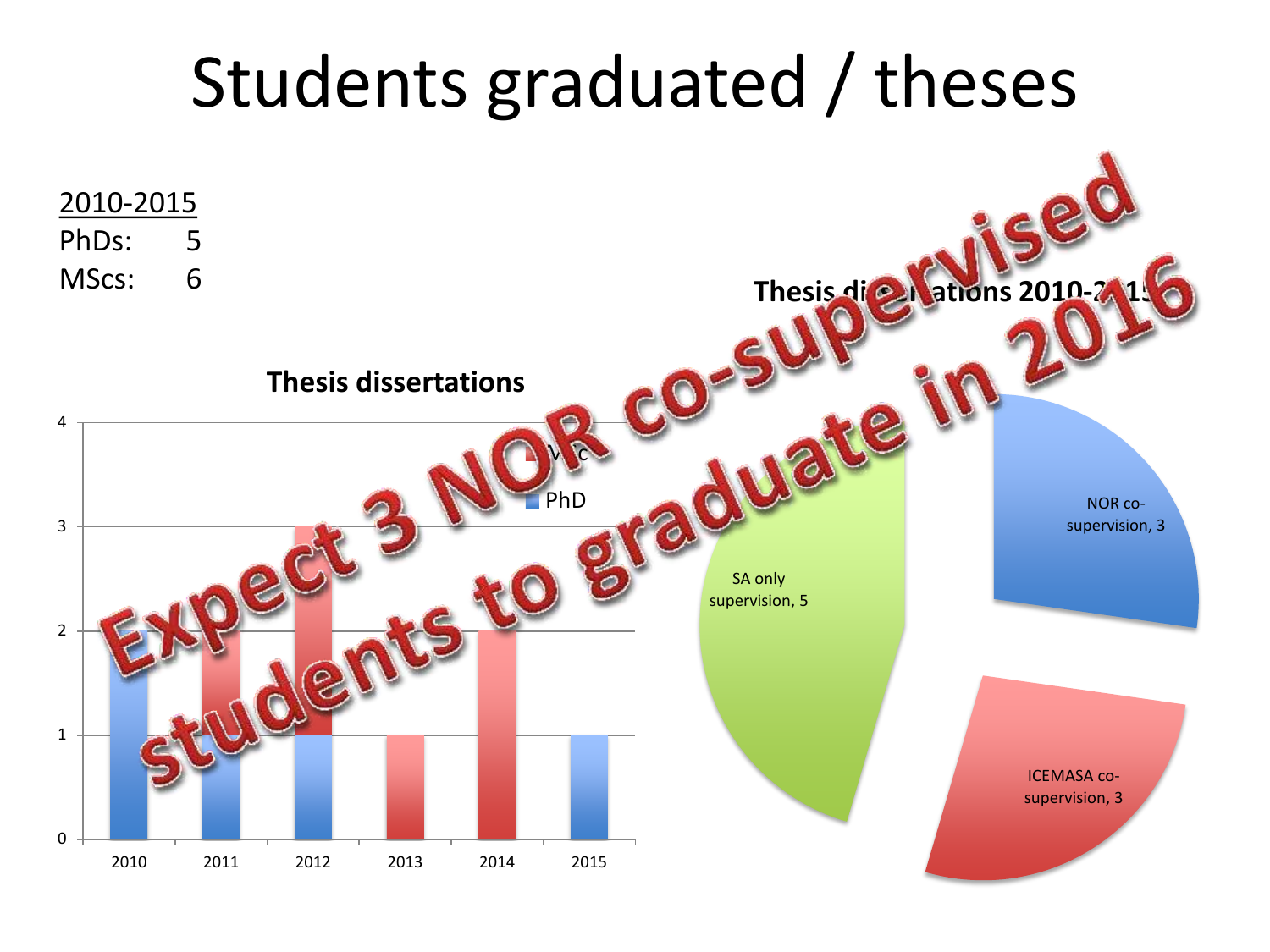### Journals and Book Chapters

Journal publications: 50 Book chapters: 4

#### **Peer-reviewed publications**



#### **2010-2015 Peer-reviewed publications**

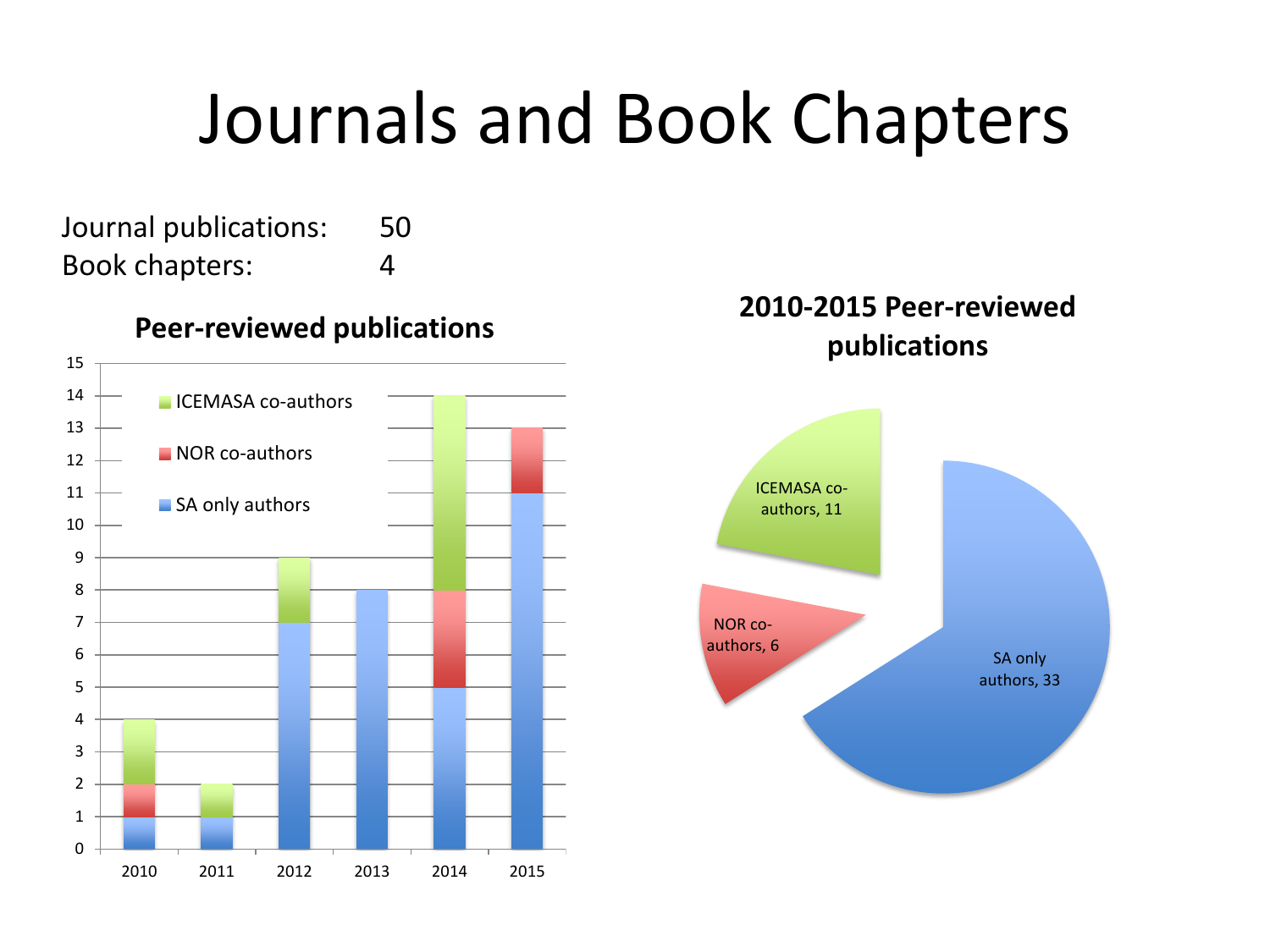#### Conference proceedings, popular articles and reports

Conference proceedings: 15

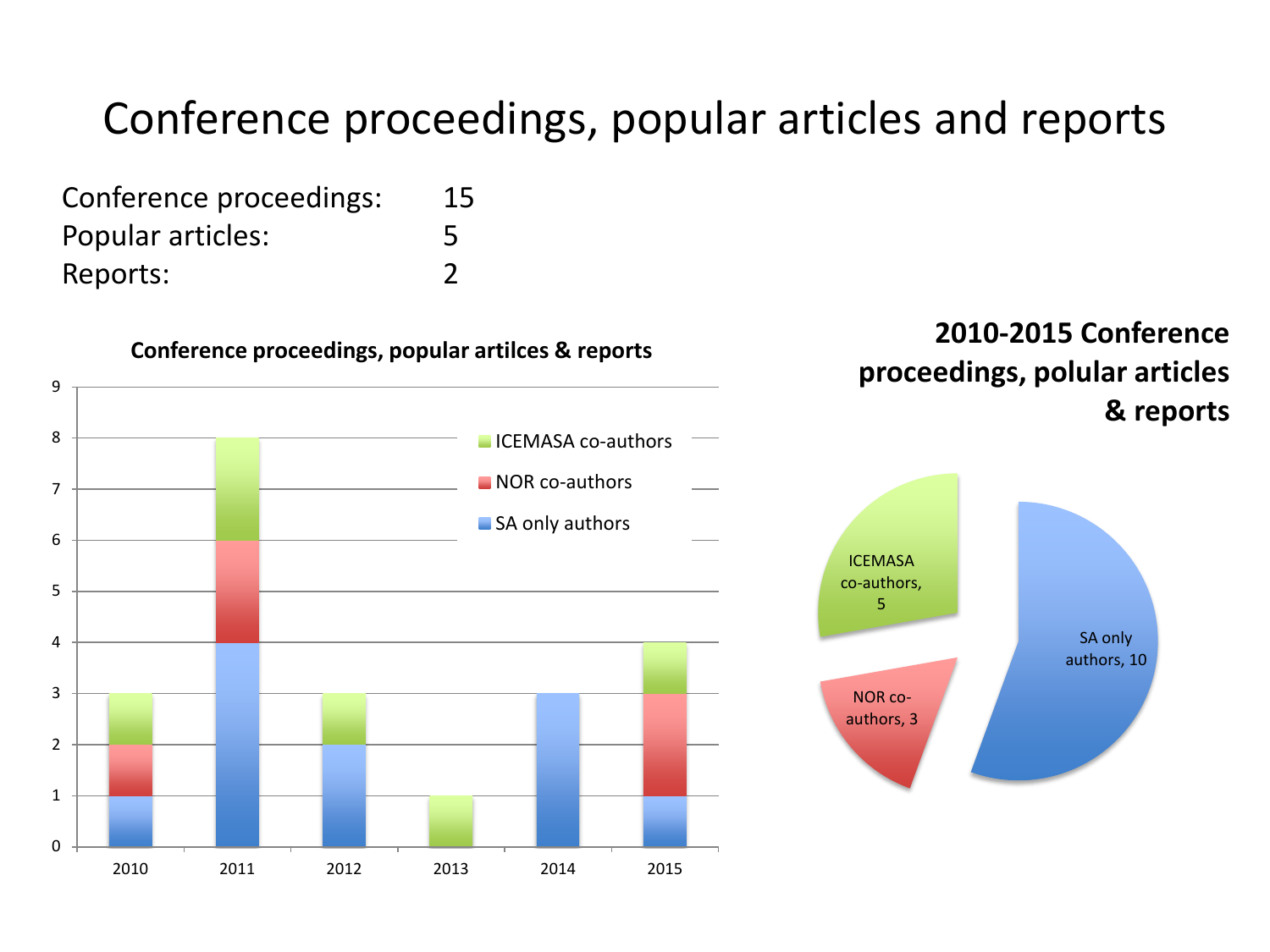### International Activities

#### 0 1 2 3 4 5 6 7 **Research exchanges** ■ To NOR ■To SA To SA, 8 To NOR, 16 **Research exchanges**

2010 2011 2012 2013 2014 2015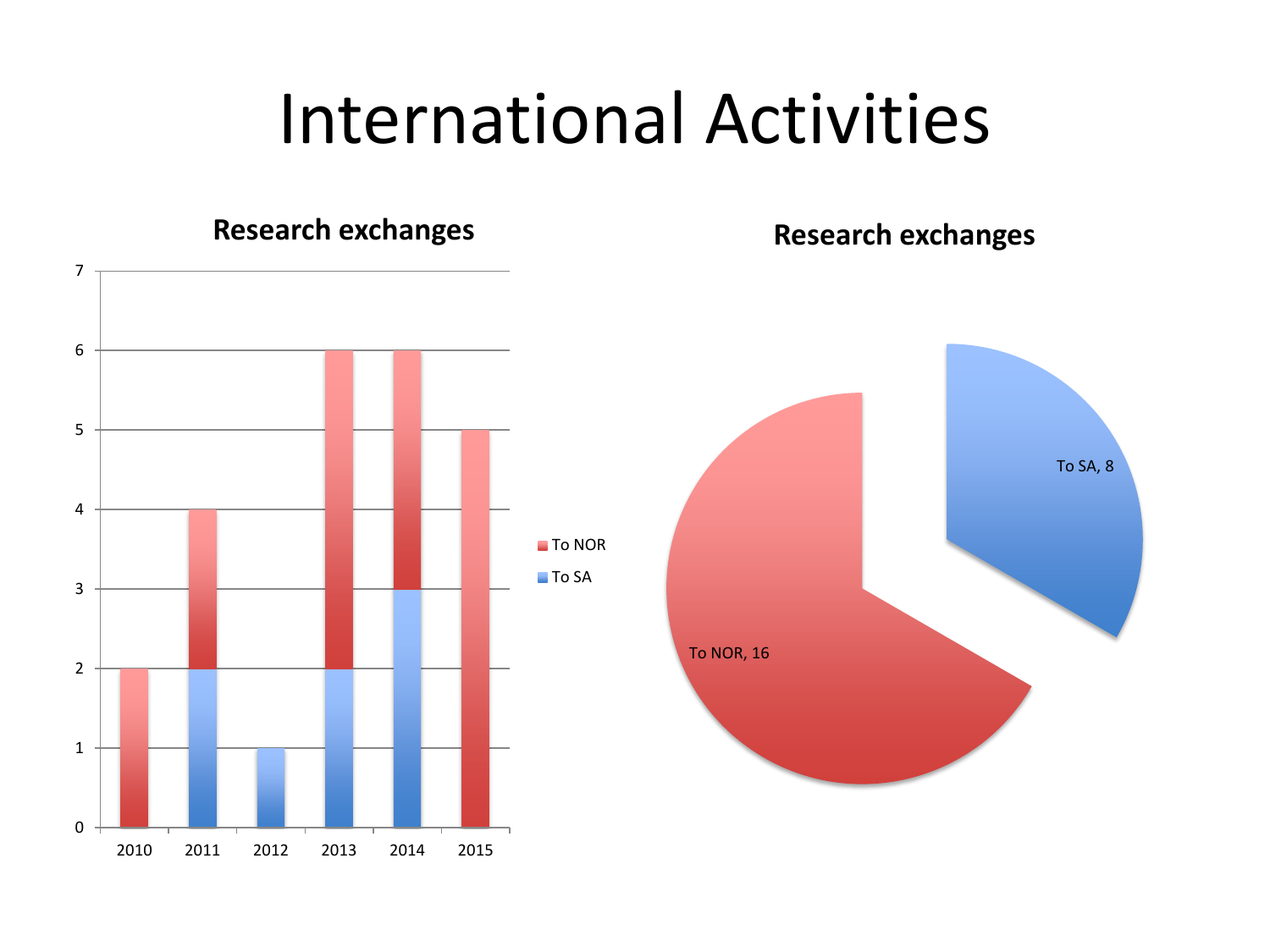# NTC Workshops & Summer Schools

- 1. NTC Scientific Opening Symposium Cape Town, 7-9 December 2010
- 2. African Operational Oceanography Workshop Cape Town, 9 June  $-1$  July 2011
- 3. Ocean, Climate and Space Colloquium Cape Town, 7 December 2012
- 4. Intergovernmental Oceanographic Commission of UNESCO, Summer School on Application of Ocean Coastal Data and Modelling products Accra, 9 – 13 June 2014
- 5. NTC Summer School on Ocean, Climate and Marine Ecosystem Cape Town,  $1 - 8$  December 2014
- 6. PIRATA-PREFACE-CLIVAR Tropical Atlantic Variability Conference, 24-28 August 2015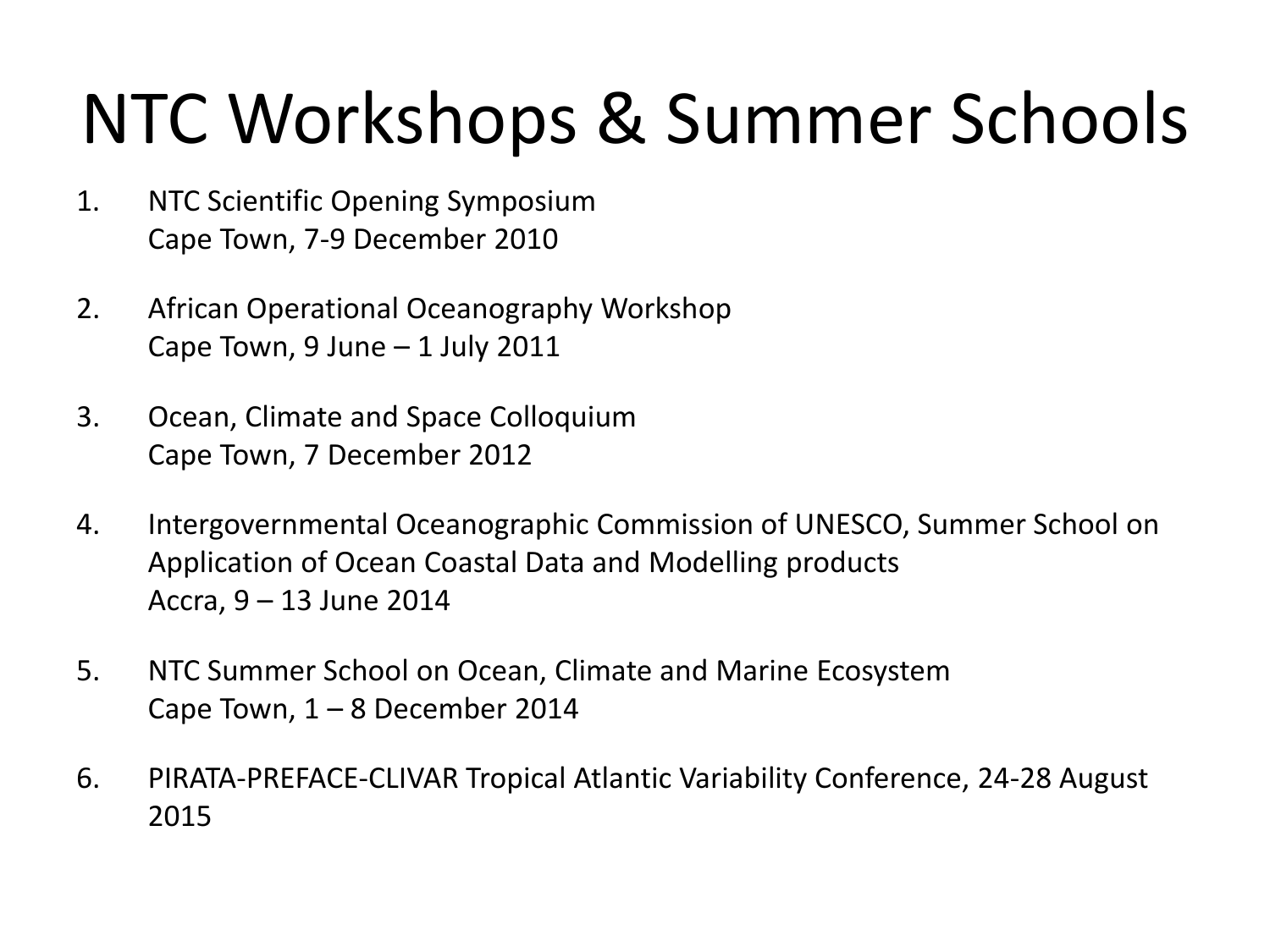# Priorities for 2016

- Finalise Phase III and launch
- Continue to support current cohort of 4 PhD students
- Provide opportunities for current cohort of MSc (expect 4 MSc students to graduate soon)
- Research exchanges
- Finalise research papers with Norwegian partners
- Projects and proposals
	- 1. DST Ocean Energy Spoke proposal: NTC Stellenbosch University – CSIR collaboration.
	- 2. PEER, USAID proposal: CSIR NTC FSU/COAPS collaboration.
- Formalise institutional collaborations (MoUs) e.g. CSIR, DEA, SAWS, …
- Transfer of knowledge through internships with partners!!